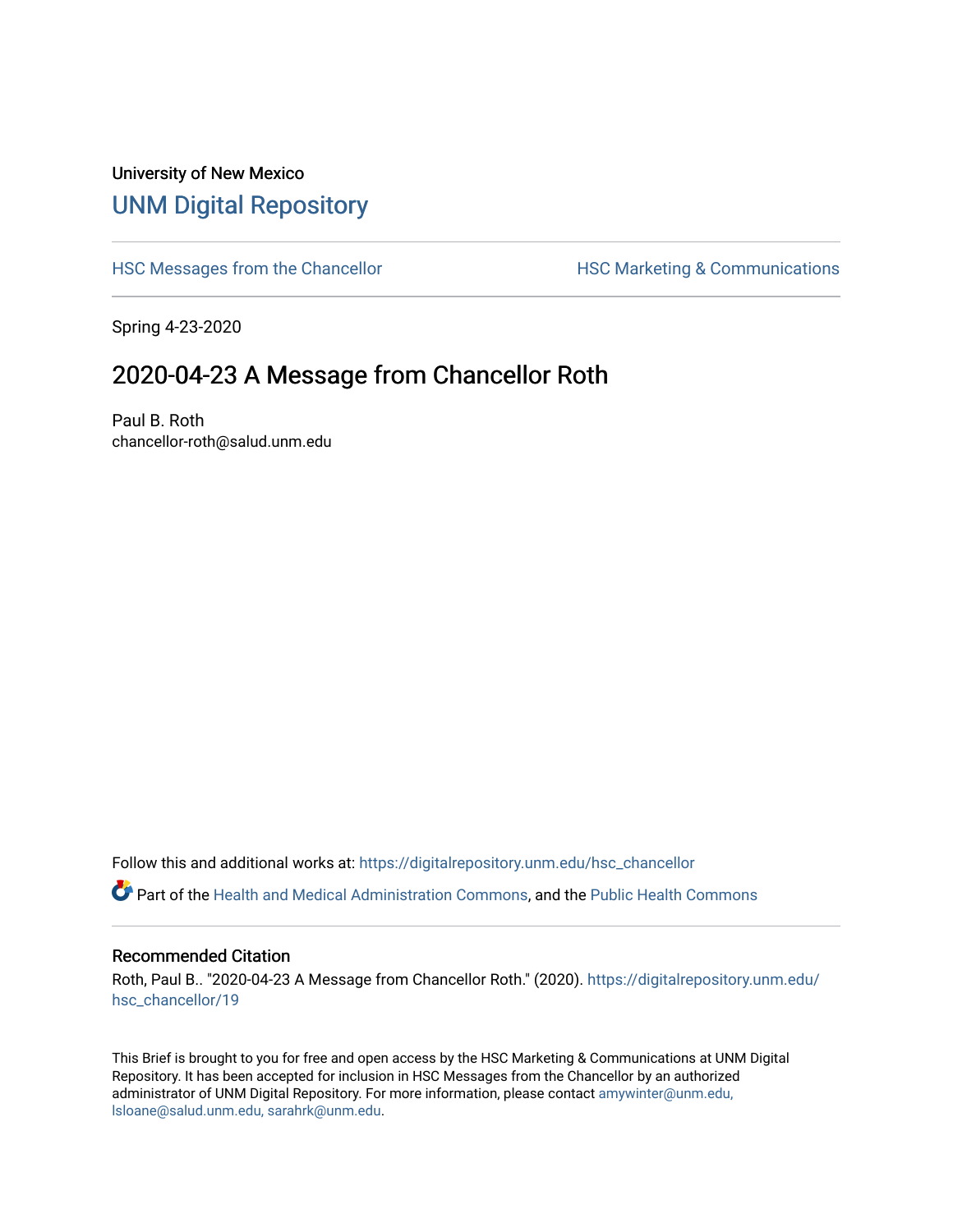

[View this email in your browser](https://mailchi.mp/ea49c2c1b9d0/message-from-the-chancellor-coronavirus-4396040?e=b4bbfca2c0)

## **A Message from Chancellor Roth**

Dear Colleagues:

The COVID-19 outbreak has posed tremendous challenges for everyone in New Mexico – but I'm proud to say it has also brought out the very best in our dedicated health care professionals.

Today, I'd like to tell you about the coordinated statewide planning process underway to deal with the pandemic, which I believe has played a role in flattening the curve of new cases and improved outcomes for people requiring treatment.

Dr. Mike Richards, our Senior Vice Chancellor for Clinical Affairs, has spent the past few weeks leading the New Mexico Department of Health Medical Advisory Team. This team has done a remarkable job of developing a surge plan that ensures that patients will be rapidly referred to the facility that will best meet their needs.

They have developed a "hub-and-spoke" model that pairs smaller community hospitals (the "spokes") with larger "hub" hospitals located around the state. This will help prevent community hospitals from being overwhelmed, while directing patients to facilities with the required equipment and clinical expertise.

The model includes a centralized assessment and dispatch center that will determine the best destination for each new patient, as well as identified fixed wing and helicopter medivac capability to provide rapid transport where needed.

This planning effort has also led to the opening of the former Lovelace hospital on Gibson Boulevard in Albuquerque to house COVID patients. It will be staffed by teams from UNM, Presbyterian Healthcare Services and Lovelace Health System. This is a great example of the cooperative efforts that have characterized the response throughout the state.